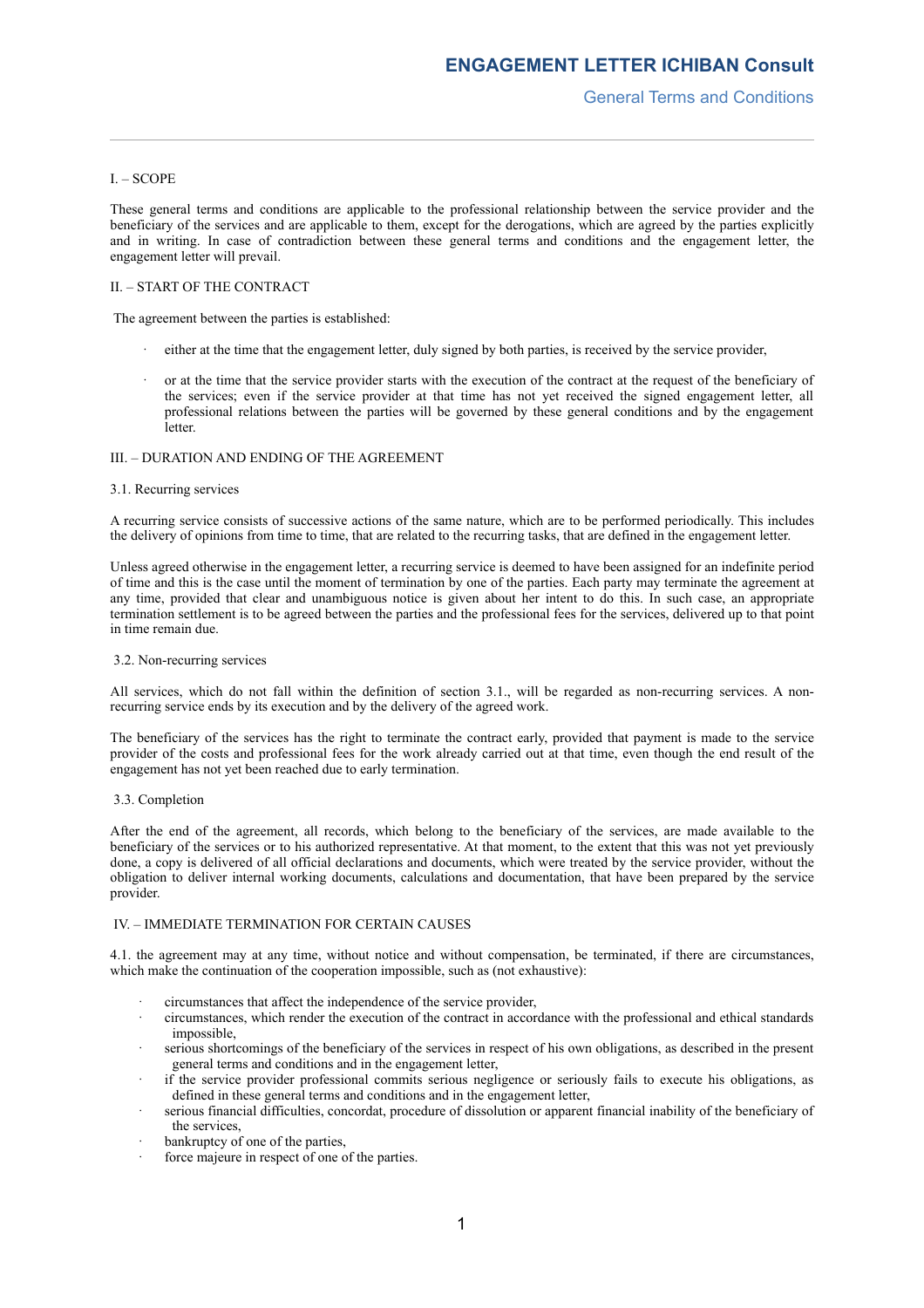At the moment of the ending of the agreement, the service provider will, when applicable, point out the urgent and necessary legal acts, which should be performed by the beneficiary of the services, in order to protect his rights or to prevent financial disadvantage, and that the beneficiary of the services will need to take care of himself or will have to transfer to another service provider.

## V. – SUSPENSION OF THE EXECUTION OF THE OBLIGATIONS

In case of incorrect or non-timely execution by the beneficiary of the services of his obligations, including the payment of professional fees or advances, the service provider is entitled to suspend the services until the obligations are met.

In such case, the service provider will point out the legal acts and formalities, that need to be fulfilled urgently and necessarily in order to safeguard the rights of the beneficiary of the services. All costs, charges and responsibilities, arising as a consequence of the suspension or postponement are for risk and expense of the beneficiary of the services and are not subject to reimbursement by the service provider.

## VI. – RIGHTS AND OBLIGATIONS OF THE PARTIES

## 6.1. Rights and obligations of the service provider

The service provider performs the assigned tasks in complete independence, based on his best efforts. The services are rendered according to the ethical and professional standards of the Professional Institute of Chartered Accountants and Tax Consultants, taking into account the relevant legislation and regulations in force at the time of the implementation of the agreement.

The service provider may not be held liable for the consequences of possible subsequent later changes – possibly with retroactive effect - to legal and regulatory provisions. There is also no responsibility for any shortcomings, errors or infringements that were committed by the beneficiary of the services or by third parties prior to the commencement of the engagement by the service provider.

The service provider is not obliged to verify the correctness and completeness of the information, that is transferred him, nor of the reliability of the instruments, contracts, inventories, invoices and supporting documents of all nature, which are entrusted to him by the beneficiary of the services as being evidentiary documents or as documents, that should serve to that purpose.

The service provider may be assisted by experts of his choice or by employees in Belgium or abroad and may assign the execution of certain tasks under this agreement wholly or partially to an appointed person or expert.

The service provider confirms to comply with the obligation to insure his legal civil professional liability by means of an insurance policy, that has been approved by the Council of the Professional Institute of Chartered Accountants and Tax **Consultants** 

The service provider and his proxy holders or appointed representative(s) confirm to be bound by the legal professional secrecy obligations, subject to the application of the legislation on the prevention of the use of the financial system for the purpose of money laundering and the financing of terrorism.

6.2. rights and obligations of the beneficiary of the services

The beneficiary of the services undertakes to:

- provide the service provider with all documents, data and information, that are necessary for the proper execution of the engagement, in a timely and complete way;
- · perform the tasks, which he has to do on the basis of the engagement letter, and in general to render an active contribution in order to enable the service provider to perform the engagement in a proper way;
- notify the service provider in a timely way of every event or development, that could have an impact on the execution of the engagement;
- if the service provider so requests, confirm in writing that the documents, information and explanations, which were provided are correct and complete.

# VII. – PROFESSIONAL FEES

## 7.1. determination of expenses and professional fees

The expenses and professional fees are laid down in the engagement letter. Expenses and professional fees are payable to the extent that the work is delivered, even though the overall engagement is not necessarily completed.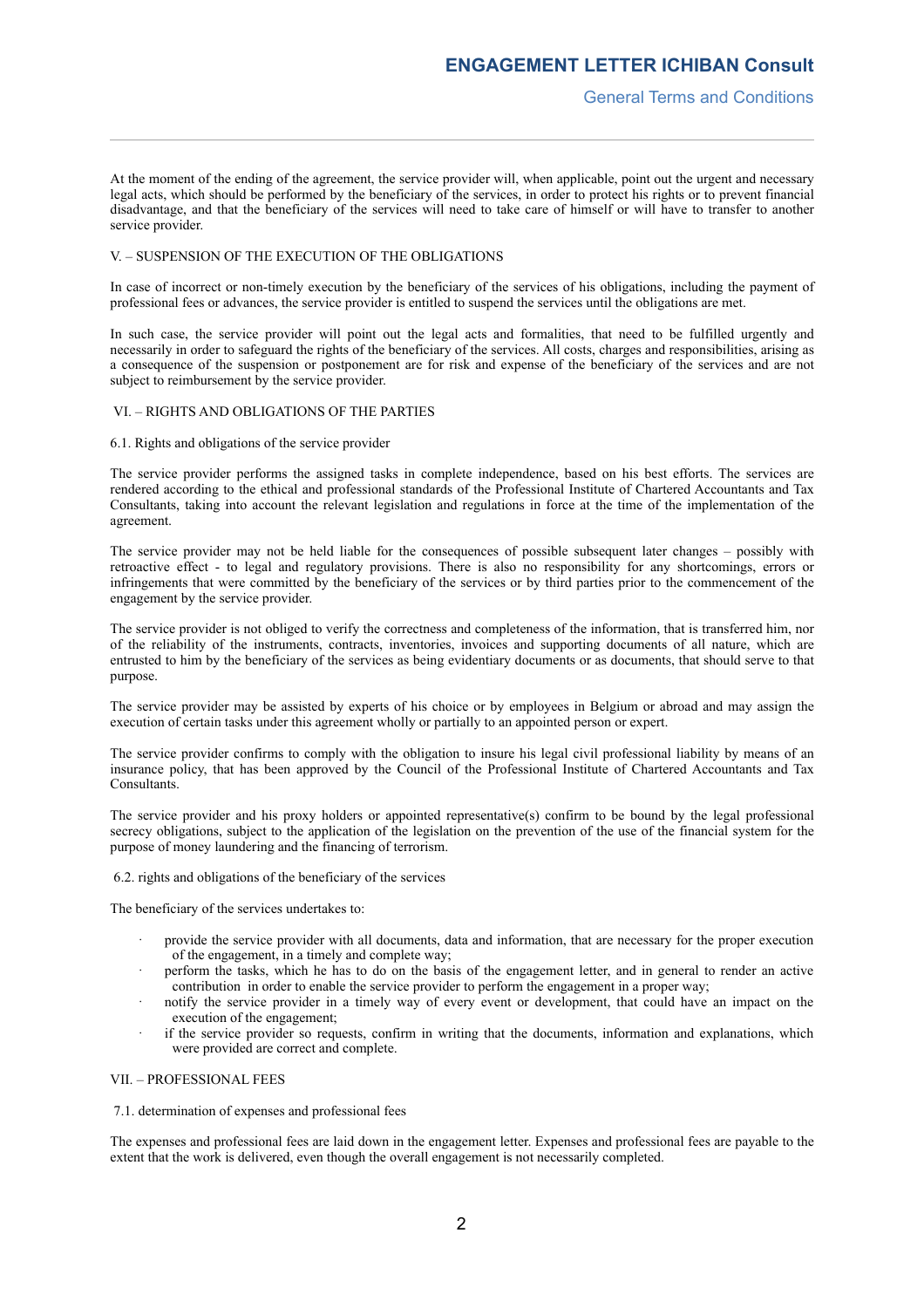# 7.2. Payment terms

Invoices for professional services are payable within 30 days after the invoice date. Late payments legally and without notice of default, give rise to an interest indemnity, determined according to general and reasonable standards in international business.

# 7.3. Disputing expenses and professional fees

All disputes relating to expenses and professional fees need to be forwarded in writing to the service provider within 30 days after the invoice date. Hereby it should clearly be mentioned on which motivations the dispute is based. If no timely dispute reaches the service provider, the beneficiary of the services is deemed to have agreed with the nature of the invoiced services and with the amount of fees, which were charged.

## VIII. – PROFESSIONAL LIABILITY

The professional liability of the service provider is limited to a maximum of two times the amount of the invoiced fees for the performance of the task. In the case of a recurring service, this ratio is applied to the amount of the fees for these recurring services, provided to the beneficiary of the services, that were invoiced during the twelve months preceding the event, which has caused the damage or from the beginning of the execution of the engagement if this period is shorter than one year.

The contractual, extra contractual or other liability for the execution of the agreement, is in any case limited to the amount or amounts that are covered by the professional liability insurance, which has been entered into by the service provider, including the own risk that the professional service provider is bearing in accordance to the insurance contract. These restrictions also apply to all claims arising from the execution of the contract, which would be directed against all persons, partners, directors and/or independent collaborators, who have the status of insured party within the meaning of the related insurance contract.

The limitations of liability shall not apply in case the liability is the result of an error committed with fraudulent intent or with the purpose to harm.

If two or more claims arise from one and the same error, they are considered to constitute a single liability case and in such case, the responsibility is limited to the highest amount, which would be applicable for the related tasks or engagements.

The following damages or losses do not give right to indemnification:

- (a) a loss of goodwill, of trade opportunities or of expected savings or benefits;
- (b) a loss or damage of data
- (c) indirect losses or damages.

## IX.-APPLICABLE LAW AND SETTLEMENT OF DISPUTES

The applicable law and the competent court have been specified in the engagement letter. Any dispute falls within the competence of the courts of the arrondissement that was mentioned in the engagement letter. Disputes relating to expenses and professional fees may be submitted with the Belgian Arbitration Committee at the Professional Institute of Chartered Accountants and Tax Advisers, that will in such case issue a final decision on this matter.

# X. – DATA PROTECTION

Provisions concerning the processing of personal data (provisions of article 28 of the general data protection regulation 2016/679 of 27 April 2016).

10.1. Start, duration and termination

These conditions come into effect on the date of entry into force of the engagement letter between the Parties and remain in force until no further processing of data is required in the context of the entrusted assignment.

10.2. Contact person Data manager Personal data (CDP)

The Contact Person Data manager Personal data is mentioned in the engagement letter.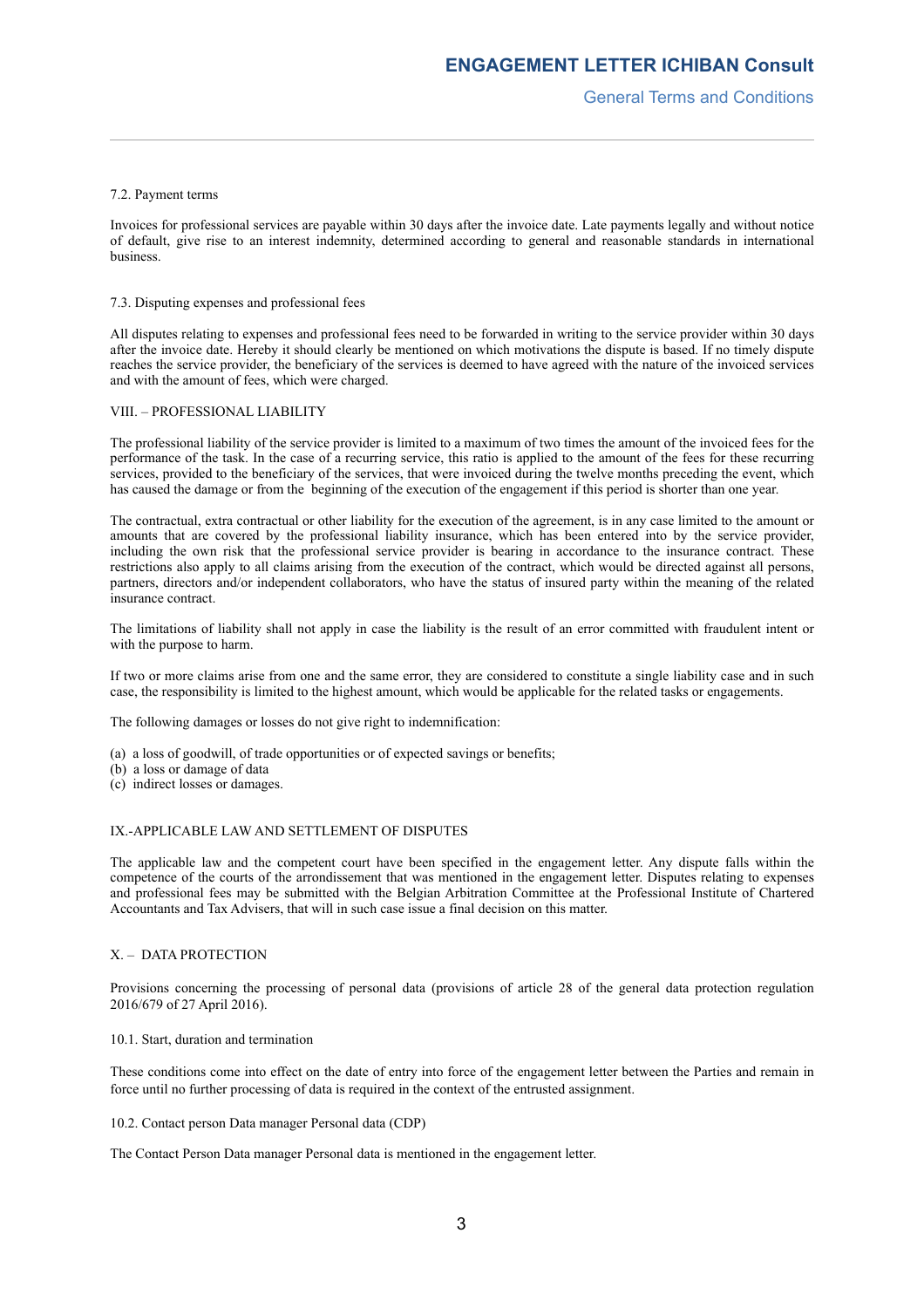# 10.3. Rights and obligations of the service provider

10.3.1. General

- The service provider acts on behalf of the client for the processing of the Data made available to him.
- The service provider guarantees, to the extent technically possible, the integrity, availability and updating of all Data that it processes in the context of this engagement.
- The service provider will only process the personal data that are strictly necessary for the execution of the engagement.
- The service provider is permitted to make a backup of the Data that he processes in the context of the performance of this engagement in order to guarantee a continuous service.
- The service provider undertakes to cooperate fully in case the client is the subject of an audit, inspection, request within the framework of GDPR.

## 10.3.2. Security

The service provider is responsible for the security and proper use of physical records, access codes, user names and passwords to access and process the Data. The service provider undertakes to do everything possible to ensure that everyone who has access to the Data retains the confidentiality of the Data. He undertakes to inform the client of the existence of any security incident and of the actions he takes to remedy the incidents for the processing.

## 10.3.3. Sub-processor

The service provider is allowed to call on a sub-processor to execute the engagement. If the service provider calls on a subprocessor for the execution of the engagement, he guarantees to conclude an agreement with this subcontractor that contains at least the provisions of this engagement document.

## 10.3.4. Storage period

The service provider will not retain the Data for longer than is necessary for the performance of the assignment for which they are made available and with due observance of the retention periods, which are imposed on the basis of legal and deontological obligations. If the Data is no longer required after this, the service provider will remove them adequately. In this light, the service provider applies a normal retention period of at least 10 years, with a maximum of 10 years after the end of the business relationship between the service provider and the client.

# 10.3.5. Transfer outside the EEA

The service provider undertakes not to have Data processed by other persons or organizations located outside the EEA without prior notification to the client for the Processing.

## 10.3.6. Confidentiality

The service provider undertakes to treat the Data confidentially and to transfer Data only to any sub-processors or third parties with the permission of the client. The databases with the Data are not freely accessible and are protected with access security and passwords.

## 10.3.7. Rights of the person concerned

The service provider undertakes, within a reasonable time, but no longer than 30 days after receipt of the application, to give an appropriate follow-up to an order to:

- provide the requested information
- make the requested changes to the Data
- either delete or to destroy certain Data
- let the client know for which reasons it is not possible to timely or fully comply with the order.

# 10.3.8. Infringement

In the event of discovery of an infringement, the service provider will inform the client about this within 24 hours of the discovery and will keep the client informed of measures taken to limit the scope of the infringement and how to avoid this in the future.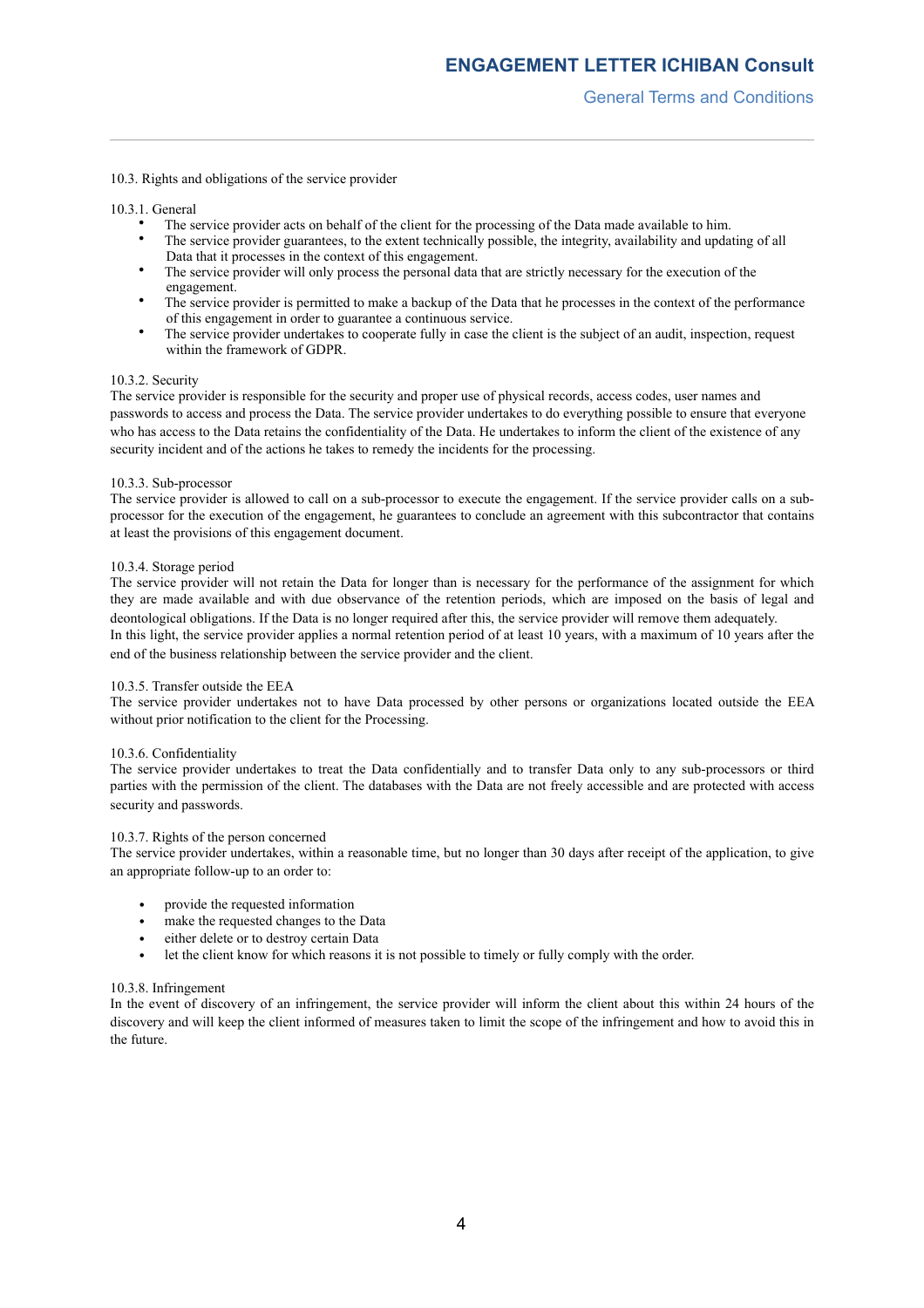## I. – TOEPASSINGSGEBIED

Deze algemene voorwaarden zijn van toepassing op de professionele relatie tussen de dienstverlener en de cliënt en gelden, behoudens uitdrukkelijk en schriftelijk door de partijen overeengekomen afwijkingen. Bij tegenstrijdigheid tussen deze algemene voorwaarden en de opdrachtbrief, heeft de opdrachtbrief voorrang.

## II. – TOTSTANDKOMING VAN DE OVEREENKOMST

De overeenkomst tussen partijen komt tot stand:

- hetzij op het moment dat de door beide partijen ondertekende opdrachtbrief door de dienstverlener wordt ontvangen,
- hetzij op het moment dat de dienstverlener aanvangt met de uitvoering van de opdracht op verzoek van de opdrachtgever; zelfs indien de dienstverlener de ondertekende opdrachtbrief op dat moment nog niet heeft ontvangen, zullen alle professionele relaties tussen partijen worden beheerst door onderhavige algemene voorwaarden en de opdrachtbrief.

# III. – DUUR EN OPZEGGING VAN DE OVEREENKOMST

#### **3.1. Recurrente opdrachten**

Een recurrente opdracht bestaat uit opeenvolgende prestaties van eenzelfde aard, die periodiek moeten worden uitgevoerd. Dit omvat het van tijd tot tijd afleveren van adviezen, die een band hebben met de in de opdrachtbrief bepaalde taken.

Behoudens andersluidend beding in de opdrachtbrief, wordt een recurrente opdracht geacht voor onbepaalde duur te zijn aangegaan en dit tot op het ogenblik van opzegging door een van de partijen. Elke partij kan op elk ogenblik de overeenkomst beëindigen, mits duidelijke en ondubbelzinnige kennisgeving over haar intentie dit te willen doen. Er wordt dan een passende opzeggingsregeling overeengekomen tussen de partijen en de erelonen voor de tot op dat moment afgeleverde prestaties worden verder afgewikkeld.

## **3.2. Niet-recurrente opdrachten**

Alle opdrachten, die niet vallen onder de definitie van punt 3.1., worden als niet-recurrente opdrachten beschouwd. Een nietrecurrente opdracht eindigt door de uitvoering ervan en door de levering van de overeengekomen prestaties.

In toepassing van art. 1794 Burgerlijke Wetboek (B.W.)., en desgevallend, in afwijking van art. 2004 B.W., heeft de cliënt het recht de overeenkomst vroegtijdig te beëindigen mits betaling aan de dienstverlener van de kosten en erelonen voor de reeds uitgevoerde werkzaamheden, zelfs al werd het eindresultaat van de opdracht nog niet bereikt wegens voortijdige beëindiging ervan.

## **3.3. Afhandeling**

Na de beëindiging van de overeenkomst worden alle bescheiden, die toebehoren aan de cliënt ter beschikking gesteld van de cliënt of zijn gevolmachtigde. Op dat ogenblik wordt ook kopie afgeleverd, in de mate waarin dit nog niet eerder was gedaan, van de officiële aangiftes en documenten, die door de dienstverlener behandeld werden, zonder dat er een verplichting kan bestaan tot afgifte van interne werkdocumenten, berekeningen en documentatie die zijn opgemaakt door de dienstverlener.

## IV. – ONMIDDELIJKE BEEINDIGING OM BEPAALDE REDEN(EN)

4.1. De overeenkomst kan op elk ogenblik, zonder opzeggingstermijn en zonder vergoeding beëindigd worden, indien er omstandigheden zijn, die de voortzetting van de samenwerking onmogelijk maken, zoals (niet limitatief):

- omstandigheden die de onafhankelijkheid van de beroepsbeoefenaar in het gedrang brengen,
- omstandigheden die de uitvoering van de opdracht conform de beroeps- en deontologische normen onmogelijk maken,
- ernstige tekortkoming(en) van de cliënt ten aanzien van zijn eigen verbintenissen zoals omschreven in de onderhavige algemene voorwaarden en in de opdrachtbrief,
- indien de beroepsbeoefenaar ernstige nalatigheden begaat of op ernstige wijze in gebreke blijft zijn verbintenissen, zoals omschreven in onderhavige algemene voorwaarden en in de opdrachtbrief, uit te voeren.
- ernstige financiële moeilijkheden, concordaat, procedure van ontbinding of kennelijk onvermogen van de cliënt
- faillissement van één der partijen
- overmacht in hoofde van één der partijen.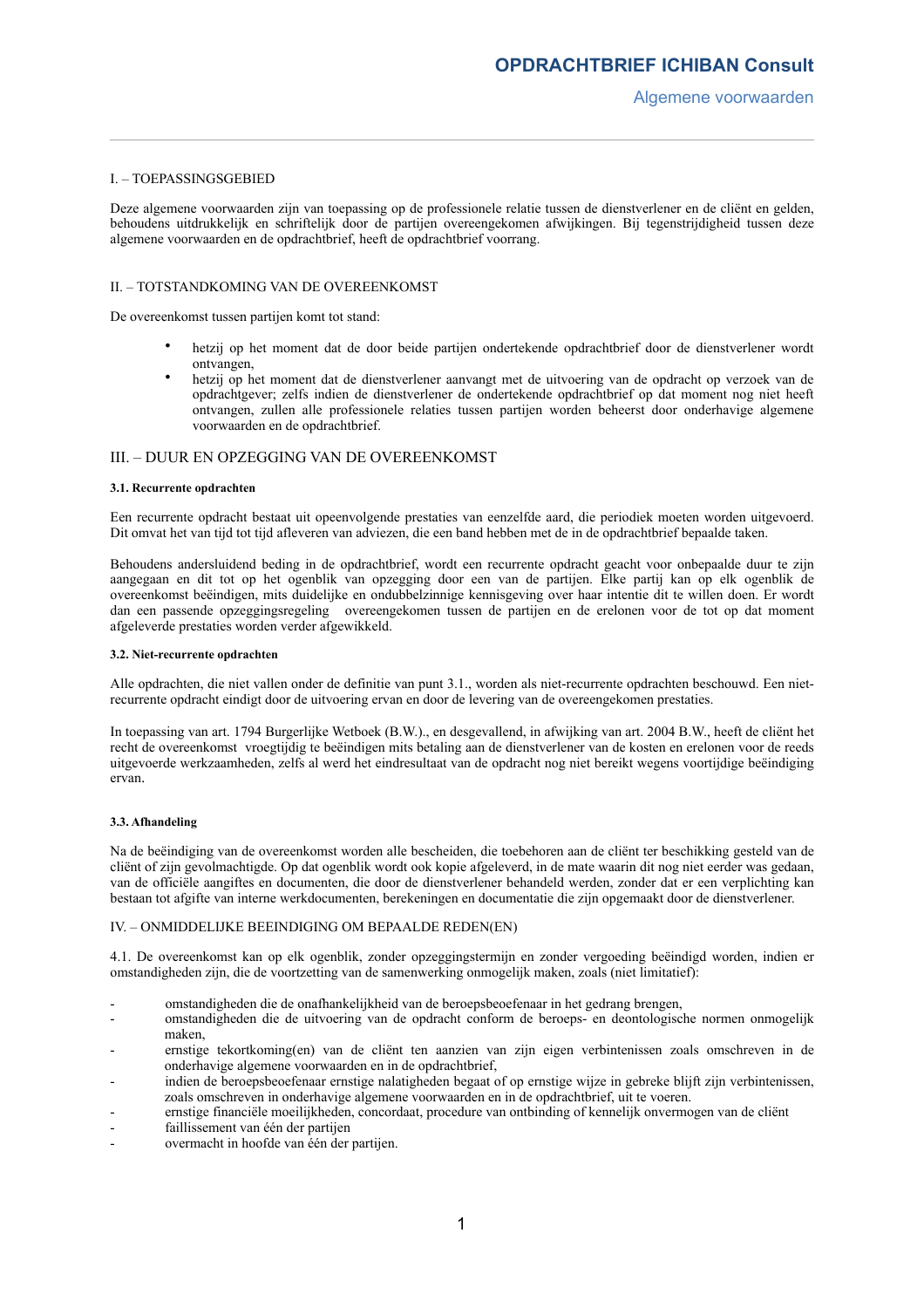Bij stopzetting wijst de dienstverlener, indien toepasselijk, op de rechtshandelingen die dringend en noodzakelijk moeten worden gesteld door de cliënt ter vrijwaring van zijn rechten of ter voorkoming van financieel nadeel, en die de cliënt zelf zal dienen te behartigen of zal moeten overdragen aan een andere dienstverlener.

## V. – OPSCHORTING VAN DE UITVOERING VAN DE VERBINTENISSEN

In geval van niet-correcte of niet-tijdige uitvoering door de cliënt van zijn verbintenis(sen), met inbegrip van de betaling van de erelonen of voorschotten, is de dienstverlener gerechtigd de dienstverlening op te schorten totdat aan de verplichtingen wordt voldaan.

In voorkomend geval wijst de dienstverlener op de rechtshandelingen en formaliteiten, die dringend en noodzakelijk moeten worden gesteld ter vrijwaring van de rechten van de cliënt. Alle kosten, lasten en verantwoordelijkheden, voortvloeiend uit de opschorting of het uitstel zijn voor risico en ten laste van de cliënt en komen niet in aanmerking voor vergoeding door de dienstverlener.

## VI. – RECHTEN EN PLICHTEN VAN DE PARTIJEN

#### **6.1. Rechten en plichten van de dienstverlener**

De dienstverlener voert met zorg de toevertrouwde opdrachten in volledige onafhankelijkheid uit, krachtens een middelenverbintenis. De diensten worden geleverd volgens de deontologische en beroepsnormen van het beroepsinstituut, rekening houdend met de relevante wetgeving en regelgeving van kracht op het moment van de uitvoering van de overeenkomst.

De dienstverlener kan niet aansprakelijk worden gehouden voor de gevolgen van mogelijke latere wijzigingen – desgevallend met terugwerkende kracht – aan wettelijke en reglementaire bepalingen. Er is ook geen verantwoordelijkheid voor eventuele tekortkomingen, fouten of overtredingen die door de cliënt of door derden zouden zijn begaan vóór de aanvang van de opdracht door de dienstverlener.

De dienstverlener is niet verplicht de juistheid en volledigheid na te gaan van de informatie die hem worden overgemaakt, noch de betrouwbaarheid van de akten, contracten, inventarissen, facturen en bewijsstukken van alle aard, die door de cliënt worden toevertrouwd als zijnde bewijskrachtige stukken of als stukken die als dusdanig moeten dienen.

De dienstverlener mag zich laten bijstaan door medewerkers of deskundigen van zijn keuze in België of in het buitenland en de uit de overeenkomst voortvloeiende opdrachten geheel of gedeeltelijk laten uitvoeren door (een) aangestelde(n) of deskundige(n).

De dienstverlener bevestigt te voldoen aan de verplichting om zijn wettelijke burgerlijke beroepsaansprakelijkheid te verzekeren met een polis die is goedgekeurd door de Raad van het Instituut van de Accountants en de Belastingconsulenten.

De dienstverlener en haar gevolmachtigde(n) of aangestelde(n) bevestigt tot het wettelijk voorziene beroepsgeheim gehouden te zijn, onder voorbehoud van toepassing van de wetgeving tot voorkoming van het gebruik van het financiële stelsel voor het witwassen van geld en de financiering van terrorisme.

#### **6.2. Rechten en plichten van de cliënt**

De cliënt verbindt er zich toe:

- de dienstverlener alle documenten, gegevens en informatie die nodig zijn voor de uitvoering van de opdracht tijdig en volledig ter beschikking te stellen;
- de werkzaamheden, die hem op basis van de opdrachtbrief toekomen, te verrichten en, in het algemeen, een actieve bijdrage te leven om de dienstverlener toe te laten de toevertrouwde opdracht op degelijke wijze uit te voeren.;
- elk gegeven, elke gebeurtenis of ontwikkeling die enige invloed zou kunnen hebben op de uitvoering van de opdracht tijdig ter kennis te brengen van de dienstverlener;
- indien de dienstverlener hierom verzoekt, schriftelijk te bevestigen dat de verschafte documenten, inlichtingen en uitleg juist en volledig zijn.

## VII. – ERELONEN

#### **7.1. Bepaling van de kosten en erelonen**

De kosten en erelonen worden vastgesteld in de opdrachtbrief. Kosten en erelonen zijn verschuldigd naarmate de werkzaamheden worden verricht, ook al is de opdracht niet noodzakelijk beëindigd.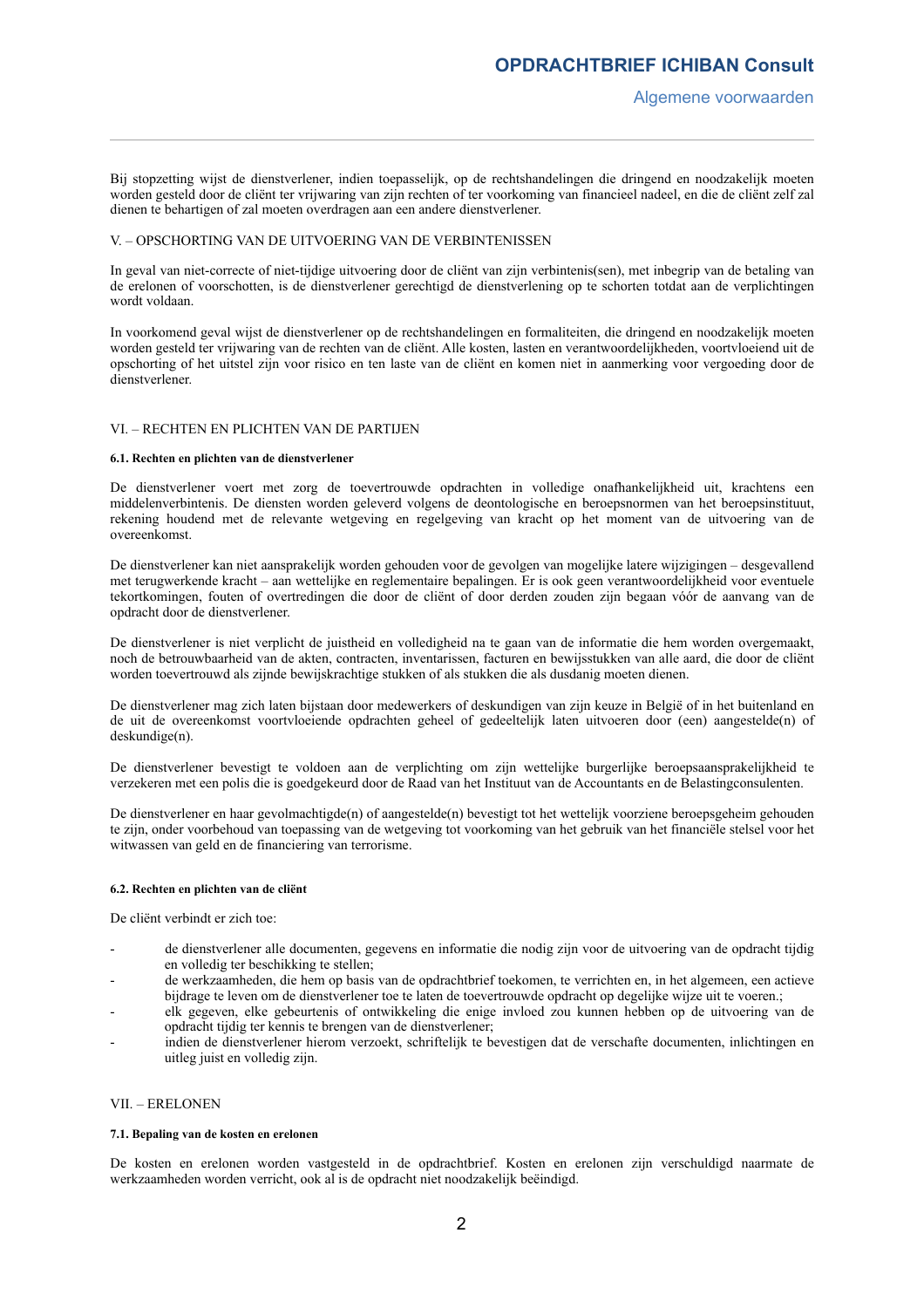## **7.2. Betalingsvoorwaarden**

Ereloonnota's zijn betaalbaar binnen de 30 dagen na factuurdatum. Laattijdige betalingen geven van rechtswege en zonder ingebrekestelling, aanleiding tot een intrestvergoeding, zoals bepaald in artikel 5 van de Wet op de bestrijding van de betalingsachterstand van 2 augustus 2002.

#### **7.3. Betwisting van staat van kosten en erelonen**

Alle betwistingen van kosten en erelonen dienen schriftelijk binnen de 30 dagen na factuurdatum geformuleerd te worden aan de dienstverlener. Hierbij dient duidelijk melding gemaakt te worden van de motivering van de betwisting. Indien geen tijdige betwisting de dienstverlener bereikt, wordt de cliënt geacht akkoord te zijn gegaan met de aard van de gefactureerde diensten en met de omvang van de aangerekende erelonen.

## VIII. – AANSPRAKELIJKHEID

De aansprakelijkheid van de dienstverlener is beperkt tot maximaal twee maal het bedrag van het voor de uitvoering van de opdracht gefactureerde ereloon. Indien het een recurrente opdracht betreft, wordt deze verhouding toegepast op het bedrag van de erelonen voor deze recurrente diensten, die aan de cliënt werden gefactureerd gedurende de twaalf maanden die het schade verwekkende feit voorafgaan, of vanaf het begin van de uitvoering van de opdracht indien deze periode korter is dan één jaar.

De contractuele, extracontractuele of andere aansprakelijkheid voor de uitvoering van de opdracht, is in ieder geval beperkt tot het bedrag of de bedragen waarop dienstverlener afgesloten beroepsaansprakelijkheidsverzekering recht geeft met inbegrip van het eigen risico dat de beroepsbeoefenaar eventueel draagt overeenkomstig die verzekering. Deze beperkingen zijn eveneens van toepassing op alle aanspraken uit hoofde van de uitvoering van de opdracht, die gericht zouden worden tegen alle personen, vennoten, bestuurders en/of zelfstandige medewerkers, die de hoedanigheid van verzekerde hebben in de zin van desbetreffende verzekeringscontract.

De beperkingen van de aansprakelijkheid zijn niet van toepassing wanneer de aansprakelijkheid het gevolg is van een fout gepleegd met bedrieglijk opzet of met het oogmerk om te schaden.

Indien twee of meer schadegevallen voortvloeien uit één en dezelfde fout, worden zij beschouwd als één enkel aansprakelijkheidsgeval en wordt de aansprakelijkheid derhalve beperkt tot het hoogste bedrag van de bedragen die van toepassing zijn op de betrokken opdrachten of overeenkomsten.

Volgende schades of verliezen geven geen recht op schadeloos stelling:

- (a) een verlies van goodwill, handelsopportuniteiten of verwachte besparingen of voordelen
- (b) een verlies of de beschadiging van gegevens
- (c) onrechtstreekse verliezen of schade.

# IX.- TOEPASSELIJK RECHT EN OPLOSSING VAN GESCHILLEN

De overeenkomst wordt door het Belgische recht beheerst. Elke betwisting behoort tot de bevoegdheid van de rechtscolleges van het arrondissement waar de dienstverlener is gevestigd. Betwistingen met betrekking tot kosten en erelonen mogen worden voorgelegd aan de Arbitragecommissie bij het Instituut van de Accountants en de Belastingconsulenten, die hierover een definitieve beslissing uitspreekt.

# X. - GEGEVENSBESCHERMING

Bepalingen betreffende de verwerking van persoonsgegevens (bepalingen van artikel 28 van de algemene verordening gegevensbescherming 2016/679 van 27 april 2016).

10.1. Start, duur en beëindiging

Deze voorwaarden worden van kracht op de datum van inwerkingtreding van de opdrachtbrief tussen de partijen en blijven van kracht totdat geen verdere verwerking van gegevens vereist is in het kader van de toevertrouwde opdracht.

10.2. Contactpersoon Datamanager Persoonlijke gegevens (CDP)

De Contactpersoon Data manager Persoonlijke gegevens wordt vermeld in de opdrachtbrief.

- 10.3. Rechten en plichten van de dienstverlener
- 10.3.1. Algemeen